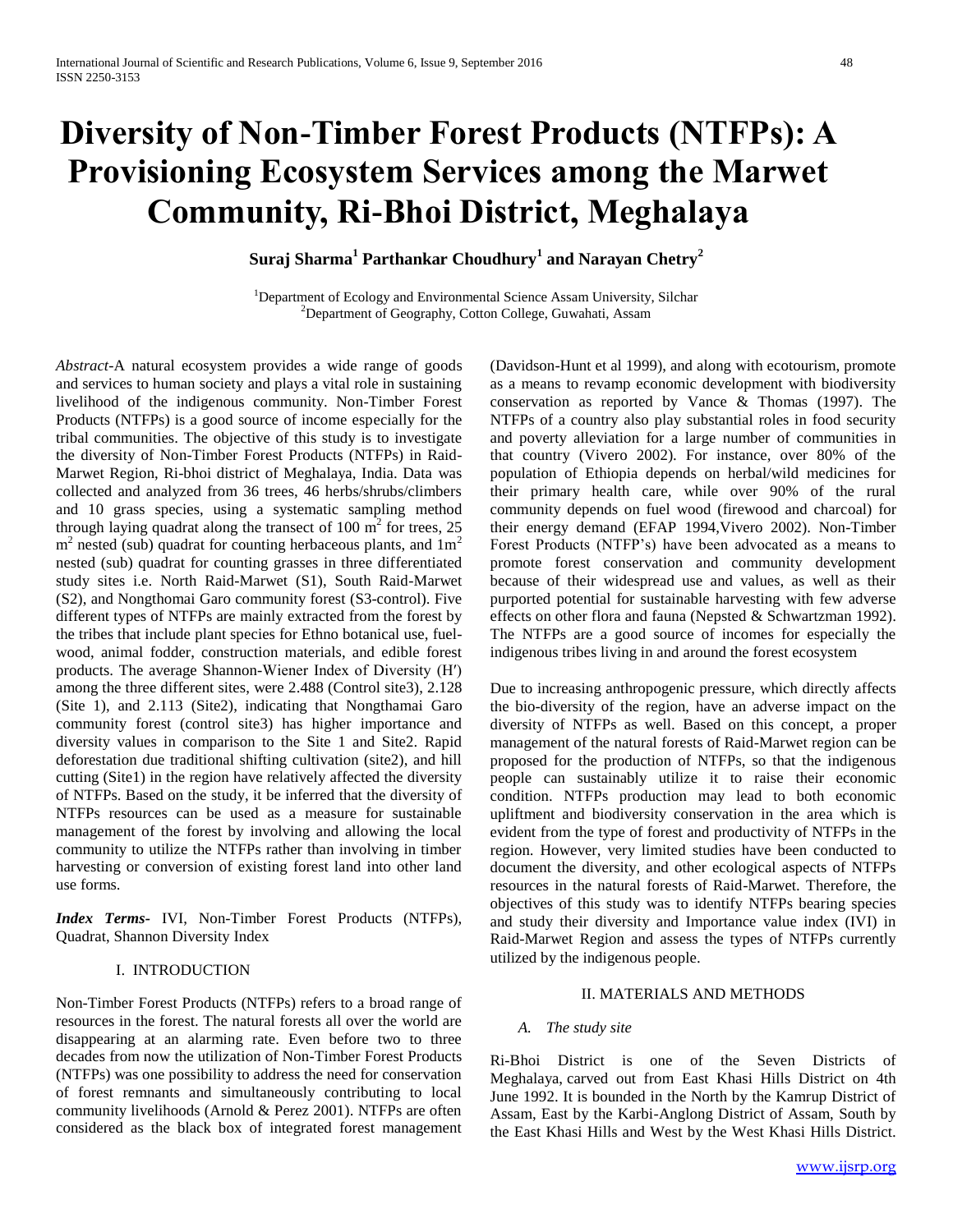$Ri-Bhoi$  District covers an area of 2448 Km<sup>2</sup> with a population of 258,380 (2011 census). It lies between  $90^{\circ}55'$  to  $92^{\circ}05'$  E Latitude and  $25^0 40'$  to  $26^0 20' N$  Longitude. Raid-Marwet with total area of 155.318 Km<sup>2</sup>. is located between  $91^043'$  to  $91^053'$  E Latitude and  $25^{\circ}57'$  to  $26^{\circ}07'$  N Longitude. The region constitute 83 villages (4991 households) with total population of approximately 25521 with 13071 male and 12450 female population (Census 2011).This region is characterized by rugged and irregular land surface. It includes a series of hill ranges which gradually sloped towards the North and finally joins the Brahmaputra Valley (Figure 1).



Figure 1: Study area

# *B. Methods of data collections*

For the sake of convenience the entire study area was divided into three sites two disturbed site (S1 & S2) and undisturbed or control site (S3). Vegetation data were collected using a systematic sampling scheme by laying quadrat along the transect (Barbour et al 1999; Singh & Singh 1992).  $100m^2$  quadrat each were placed along the transect at 150m vertical interval from each other, also  $25 \text{ m}^2$  nested (sub) quadrat for counting herbaceous plants, and  $1m^2$  nested (sub) quadrat for counting grasses in three differentiated study sites (S1, S2 and S3 control). In all the quadrat and sub-quadrat all woody, herbaceous, and grass species found and their numbers were recorded. 60 quadrat i.e. 20 on each site were established in the entire region. Key informants (knowledgeable and/or elderly resident) were used to provide information about the species bearing NTFPs, hence proper identification was done using the help of taxonomist and the available literature (Kanjilal et al 1934-40; Hooker J. D. 1872-97). A checklist of NTFPs plants

species were recorded in each quadrat and from the data of each plot were analyzed for species diversity based on (Shannon and Wiener, 1963 ) and Importance Value Index (IVI).

## III. RESULTS AND DISCUSSION

About 92 plant species were recorded in the entire Raid-Marwet region and these are considered as NTFPs of the region. Out of this, 36 species (39%) were recorded to be woody plants, 46 species (50%) herbaceous and 10 species (11%) are grasses. The average Shannon-Wiener Index of Diversity (H′) among the three different sites, were 2.488(Control site3), 2.128 (Site 1), and 2.113 (Site2), indicating that (Site3) has higher diversity values in comparison to the Site1 and 2. It is seen that the control site (Nongthamai Garo community forest) is least disturbed in the whole region, and is managed by the tribal community, whereas, Site 1 and 2 are undergoing diverse anthropogenic pressure. Hill cutting is prominent in Site1, whereas shifting cultivation is prominent in Site2 (Figure 2).



Figure 2: Forest Cover with major anthropogenic pressure in the study area.

Hill cutting and shifting cultivation both result on deforestation in large scale in the area and are the major anthropogenic activities. Figure 3 quantifies the extent of both hill cutting and shifting cultivation in the region. Private, government, and community forest exist in the study area with either evergreen, semi-evergreen, and deciduous types. This provides ample goods and services to the tribal community to surplus their livelihood standards. Tiwari & Campbell (1995) reported that 35% of the income of a tribal household in India comes from the collection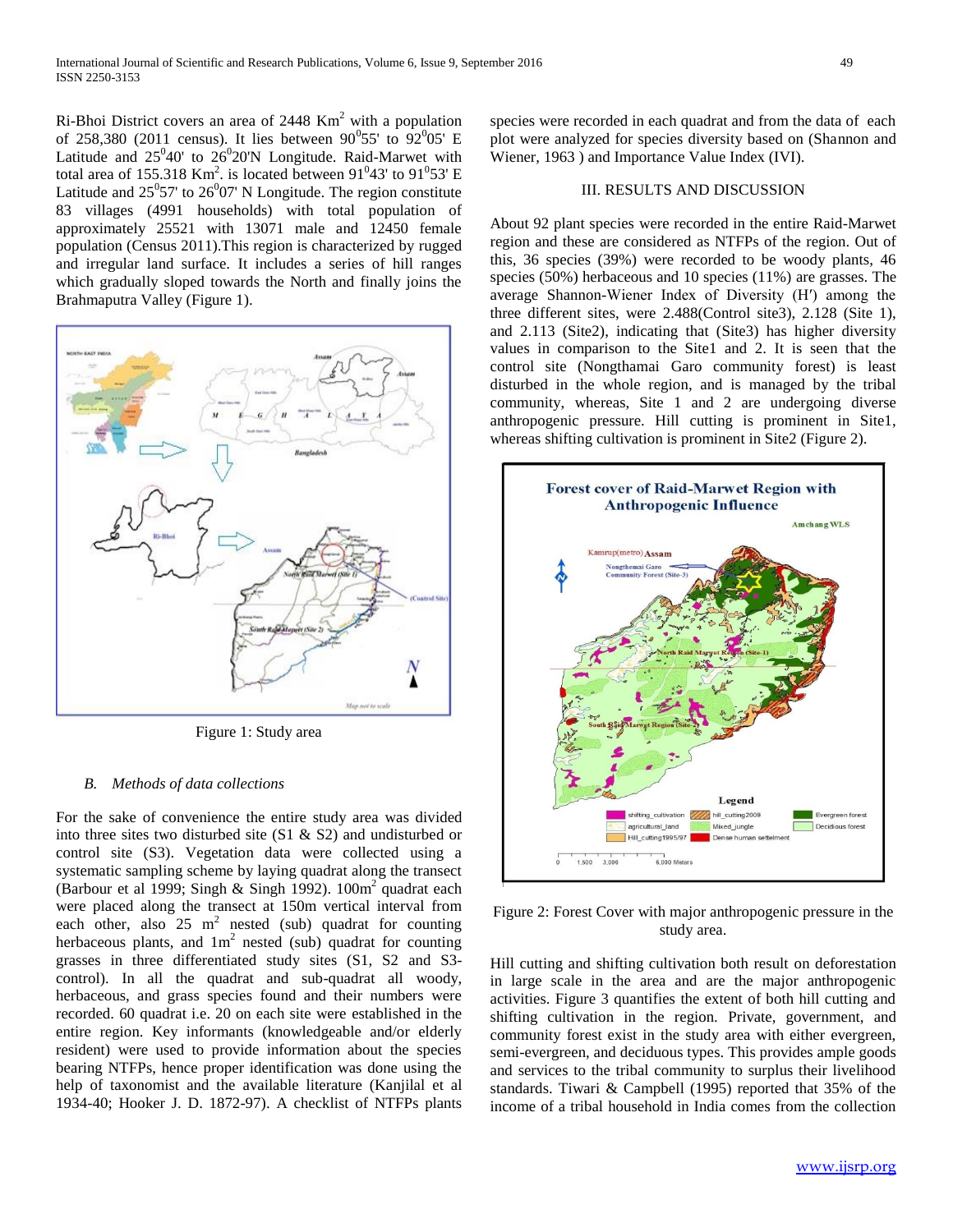of NTFPs. Their also exist series of anthropogenic disturbances in the region, which will affect the biodiversity of the region and the goods and services which they provide.



Figure 3: Major anthropogenic influence in the study area.

Five different types of NTFPs of socio-economic significance to the local community living in and around the forest of Raid-Marwet region were identified as edible plants species, ethno medicinal plant species, animal fodder, fuel-wood species and construction material were recorded. The Raid-Marwet area records 18 Tress, 09 Herbs, 04 Shrubs and 01 climber species to have ethno medicinal importance (Table 1). Species having both high diversity and high Importance value in all the different sites are, *Asparagus racemosus, Musa paradisiaca, Mesua ferrea, Albizia lebbeck, Gmelina arborea, Alstonia scholaris, Zingiber officinale,* and *Michelia champaca.* The region harbors wide range of medicinal plants which could provide monetary benefits if harvested sustainably. Balick & Mendelsohn (1992) reported that current value of medicinal plant harvesting in western Belize was \$ 726/ha. Similar Socio-economic evaluation, is done for the Raid-Marwet region, would definitely come up with encouraging result.

13 trees species and 26 species belonging to either herbs/shrubs/climbers were identified in the entire forest of Raid-Marwet, providing edible plant materials to the indigenous community Among the 39 species, *Artocarpus chama, Baccaurea ramiflora, Coix lacryma-jobi, Bauhinia purpurea, Ficus hispida, Artocarpus hetrophyllus, Calamus erectus, Myrica esculenta,* and *Gynocardia odorata* has the highest diversity and important value in the study area (Table 2).. Documentation of such wild edible plants is important for understanding the traditional indigenous knowledge systems of the community.

Few species were also identified as animal fodder which is one of the major provisioning services to sustain cattle farms in the region. Most of the animal fodder belongs to herbs/shrubs

category, followed by grasses. Among the 32 species of animal fodder plants listed, the following species have the highest diversity and importance values, *Aquilaria malaccensis, Maesa indica, Shorea robusta, Mangifera sylvatica, Hydrocotyle japonica, Panicum maximum, Cynodon dactylon, Imperata cylindrica, Cyperus rotundus, Bambusa* sp., *Adiantum caudatum, Galinsoga parviflora, and Polypodium* sp. (Table 3)*.*The all India average value of fodder is 183.5 `/ha (Haripriya et al 2005). So, the region can be claimed to have a potential in fodder production.

In the study area, it has also been observed that certain plant species are used for furniture and house construction materials for house building and boundary fencing (Table 4). Importance value and diversity of following species were observed to be highest, *Mesua ferrea, Shorea assamica, Gmelina arborea, Michelia champaca, Artocarpus heterophyllus, and Dipterocarpus retusus.* The natural forest of the study area is the main source of energy for the people living in and around the forest. About 14 plant species are currently utilized by the community for fuel wood purpose (Table 5). Among them the species having high diversity and importance value are *Mesua ferrea, Gmelina arborea, Albizia lebbeck, Pinus insularis, Michelia champaca, Schima wallachii, Artocarpus heterophyllus,* and *Chukrasia tabularis.* These species are of high demand in the market; private forest owners sometimes harvest it in large scale for economic benefit. It also seen that, many people are locally involved in selling such materials in the form of small bundles to support their livelihood*.* Bhatt & Sachan (2004) studied the consumption of firewood by the Khasi, Jaintia and Garo communities and found that it is highest in the Khasi community (5.81 kg/capita/day), followed by the Garo (5.32 kg/capita/day) and Jaintia (3.90 kg/capita/day), irrespective of their socio-economic status. Also as per the State Forest Department and the district council's reports, extraction of firewood for market purpose sale comes mainly from the Ri-Bhoi district. Occasionally in few areas these species are also used in traditional charcoal formation. After the ban on timber logging by the Supreme Court in December 1996, the people have taken up charcoal making as an alternate livelihood opportunity. This activity is very popular in the Ri-Bhoi District but less prominent in the study area. It can be mentioned that the Garo community of the region is involved in such activities.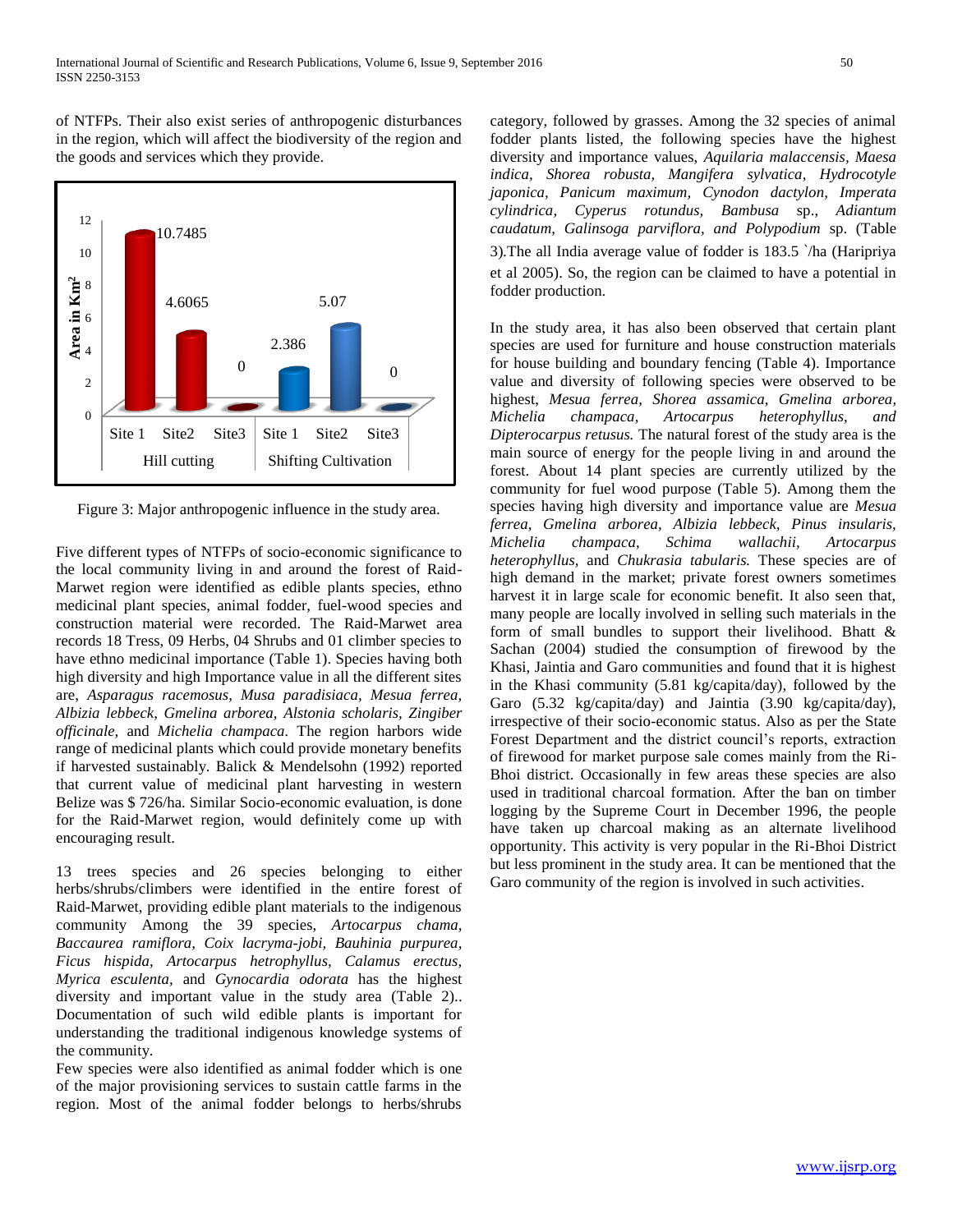| Table 1: Important Ethno Botanical plant species in Raid-Marwet region                                                      |                 |            |               |                 |            |              |                 |            |               |  |
|-----------------------------------------------------------------------------------------------------------------------------|-----------------|------------|---------------|-----------------|------------|--------------|-----------------|------------|---------------|--|
|                                                                                                                             |                 | Site1      |               | Site2<br>Site 3 |            |              |                 |            |               |  |
| <b>TREES</b>                                                                                                                | $\mathbf n$     | <b>IVI</b> | <b>PilnPi</b> | $\mathbf n$     | <b>IVI</b> | <b>PlnPi</b> | $\mathbf n$     | <b>IVI</b> | <b>PilnPi</b> |  |
| Aegle marmelos Correa                                                                                                       | $\overline{2}$  | 9.68       | 0.0805        | $\mathbf{1}$    | 7.3504     | 0.0527       | $\overline{3}$  | 10.73      | 0.115         |  |
| Albizia lebbeck (L.) Benth.                                                                                                 | 10              | 28.21      | 0.0475        | 6               | 21.59      | 0.1885       | 20              | 37.52      | 0.337         |  |
| Alstonia scholaris (L.) R. Br.                                                                                              | 16              | 39.36      | 0.2986        | 12              | 34.893     | 0.278        | $\overline{4}$  | 13.2       | 0.141         |  |
| Bombax ceiba L.                                                                                                             | $\mathbf{1}$    | 6.71       | 0.0475        |                 |            |              | $\overline{2}$  | 8.26       | 0.086         |  |
| Bauhinia variegate L.                                                                                                       | $\overline{2}$  | 11.51      | 0.0805        | $\mathbf{1}$    | 7.3528     | 0.0527       | 6               | 16.51      | 0.183         |  |
| Cinnamomum zeylanicum Bl.                                                                                                   | $\mathbf{1}$    | 6.71       | 0.0475        | $\overline{4}$  | 17.304     | 0.1449       | 3               | 10.73      | 0.115         |  |
| Clerodendrum viscosum Vent.                                                                                                 | $\overline{2}$  | 9.68       | 0.0805        |                 |            |              | $\overline{2}$  | 8.26       | 0.086         |  |
| Phyllanthus emblica L.                                                                                                      | $\mathbf{1}$    | 6.71       | 0.0475        | $\overline{2}$  | 10.669     | 0.0889       | 4               | 12.67      | 0.141         |  |
| Ficus banghalensis L.                                                                                                       | $\mathbf{1}$    | 6.71       | 0.0475        |                 |            |              | $\overline{2}$  | 8.26       | 0.086         |  |
| Gmelina arborea Roxb.                                                                                                       | $\overline{18}$ | 43.56      | 0.3138        | 8               | 26.098     | 0.224        | 16              | 33.9       | 0.31          |  |
| Holarrhena antidysentrica Wall.                                                                                             |                 |            |               | $\overline{2}$  | 10.673     | 0.0889       |                 |            |               |  |
| Mallotus philippensis (Lamk.)Muell,-Arg.                                                                                    | $\sqrt{5}$      | 17.23      | 0.1539        | 5               | 19.053     | 0.1679       | $\overline{2}$  | 8.26       | 0.086         |  |
| Mangifera indica L.                                                                                                         | 12              | 31.54      | 0.0259        | 10              | 30.608     | 0.2533       | $\overline{4}$  | 12.67      | 0.141         |  |
| Mesua ferrea L.                                                                                                             | $\overline{8}$  | 23.53      | 0.207         | $\overline{11}$ | 33.254     | 0.2662       | $\overline{26}$ | 45.34      | 0.36          |  |
| Michelia champaca L.                                                                                                        | $\overline{11}$ | 29.87      | 0.248         | 9               | 28.572     | 0.2393       | 14              | 32.04      | 0.292         |  |
| Myrica esculenta Buch-Ham.                                                                                                  | $\overline{2}$  | 9.68       | 0.0805        | $\overline{5}$  | 20.293     | 0.1679       | $\overline{4}$  | 12.67      | 0.141         |  |
| Terminalia bellirica (Gaertn.)Roxb.                                                                                         | $\mathbf{1}$    | 6.71       | 0.0475        | $\overline{2}$  | 10.673     | 0.0889       | $\overline{4}$  | 13.25      | 0.141         |  |
| Terminalia chebula Retz.                                                                                                    | $\overline{3}$  | 12.6       | 0.1084        | 6               | 21.587     | 0.1885       | $\overline{5}$  | 15.74      | 0.163         |  |
| Total                                                                                                                       | 96              |            | 1.9626*       | 84              |            | 2.4906*      | 121             |            | $2.922*$      |  |
| <b>HERBS</b>                                                                                                                |                 |            |               |                 |            |              |                 |            |               |  |
| Ageratum conyzoides L.                                                                                                      | $\overline{4}$  | 22.91      | 0.1806        | 16              | 54.545     | 0.0805       | 5               | 22.75      | 0.163         |  |
| Abelmoschus esculentus (L.) Moench                                                                                          |                 |            |               | $\overline{3}$  | 9.9025     | 0.126        |                 |            |               |  |
| Asparagus racemosus Willd. (climber)                                                                                        | $\overline{12}$ | 50.53      | 0.0782        |                 |            |              | 25              | 65.55      | 0.358         |  |
| Cannabis sativa L.                                                                                                          | 3               | 18.97      | 0.1497        | 1               | 17.992     | 0.056        | 5               | 22.75      | 0.163         |  |
| Datura stramonium L.                                                                                                        | $\overline{c}$  | 16.01      | 0.1133        |                 |            |              | $\overline{2}$  | 13.25      | 0.086         |  |
| Justica adhatoda L.                                                                                                         | $\overline{4}$  | 19.58      | 0.1805        |                 |            |              | $\overline{4}$  | 19.1       | 0.141         |  |
| Mimosa pudica L.                                                                                                            |                 |            |               | $\overline{12}$ | 45.31      | 0.2896       | $\overline{5}$  | 23.46      | 0.163         |  |
| Musa paradisiaca L.                                                                                                         | $\overline{9}$  | 41.05      | 0.2846        | 18              | 59.75      | 0.3397       | 15              | 46.01      | 0.302         |  |
| Rauvolfia serpentina Benth.                                                                                                 | $\overline{8}$  | 36.72      | 0.2686        | $\overline{2}$  | 13.58      | 0.0948       | 14              | 43.22      | 0.292         |  |
| Saxifrage sp.                                                                                                               | $\mathbf{1}$    | 9.79       | 0.0683        |                 |            |              | $\overline{5}$  | 24.96      | 0.163         |  |
| <b>SHRUBS</b>                                                                                                               |                 |            |               |                 |            |              |                 |            |               |  |
| Gossypium herbaceum L.                                                                                                      | $\overline{5}$  | 26.63      | 0.207         | $\mathbf{1}$    | 9.9016     | 0.056        | $\overline{2}$  | 8.24       | 0.086         |  |
| Panax ginseng Meg.                                                                                                          | 12              | 54.46      | 0.0782        |                 |            |              | $\overline{3}$  | 11.28      | 0.115         |  |
| Thea assamica Masters                                                                                                       |                 |            |               | $\overline{4}$  | 22.401     | 0.1536       |                 |            |               |  |
| Zingiber officinale Rosc.                                                                                                   |                 |            |               | $\overline{20}$ | 66.612     | 0.35         |                 |            |               |  |
| Total                                                                                                                       | 60              |            | $1.6090*$     | 77              |            | $1.5462*$    | 85              |            | $2.031*$      |  |
| *Shannon Diversity Index (H') = $\Sigma P$ <i>ilnPi</i> , n=total number of individual species, IVI= Importance Value Index |                 |            |               |                 |            |              |                 |            |               |  |

| Table 2: Edible plants in Raid-Marwet region |       |            |               |   |                   |        |        |            |        |  |  |
|----------------------------------------------|-------|------------|---------------|---|-------------------|--------|--------|------------|--------|--|--|
|                                              | Site1 |            |               |   | Site <sub>2</sub> |        | Site 3 |            |        |  |  |
| <b>TREES</b>                                 | n     | <b>IVI</b> | <b>PilnPi</b> | n | <b>IVI</b>        | PilnPi | n      | <b>IVI</b> | PilnPi |  |  |
| Artocarpus chama Buch-Ham.                   | 16    | 64.12      | 0.32          | 8 | 39.02             | 0.29   | 12     | 57.7       | 0.87   |  |  |
| Artocarpus hetrophyllus Lamk.                | 8     | 37.66      | 0.266         | 6 | 31.85             | 0.25   |        | 31.31      | 0.23   |  |  |
| Baccaurea ramiflora Lour.                    | 18    | 67.47      | 0.36          | 8 | 40.13             | 0.29   | 12     | 57.08      | 0.87   |  |  |
| Bauhinia purpurea L.                         |       |            |               |   |                   |        | 6      | 35.28      | 0.25   |  |  |
| Dillenia indica L.                           |       | 10.46      | 0.066         |   | 28.23             | 0.22   |        |            |        |  |  |
| Ficus hispida L.                             | ി     | 15.55      | 0.11257       |   |                   |        |        | 34.99      | 0.25   |  |  |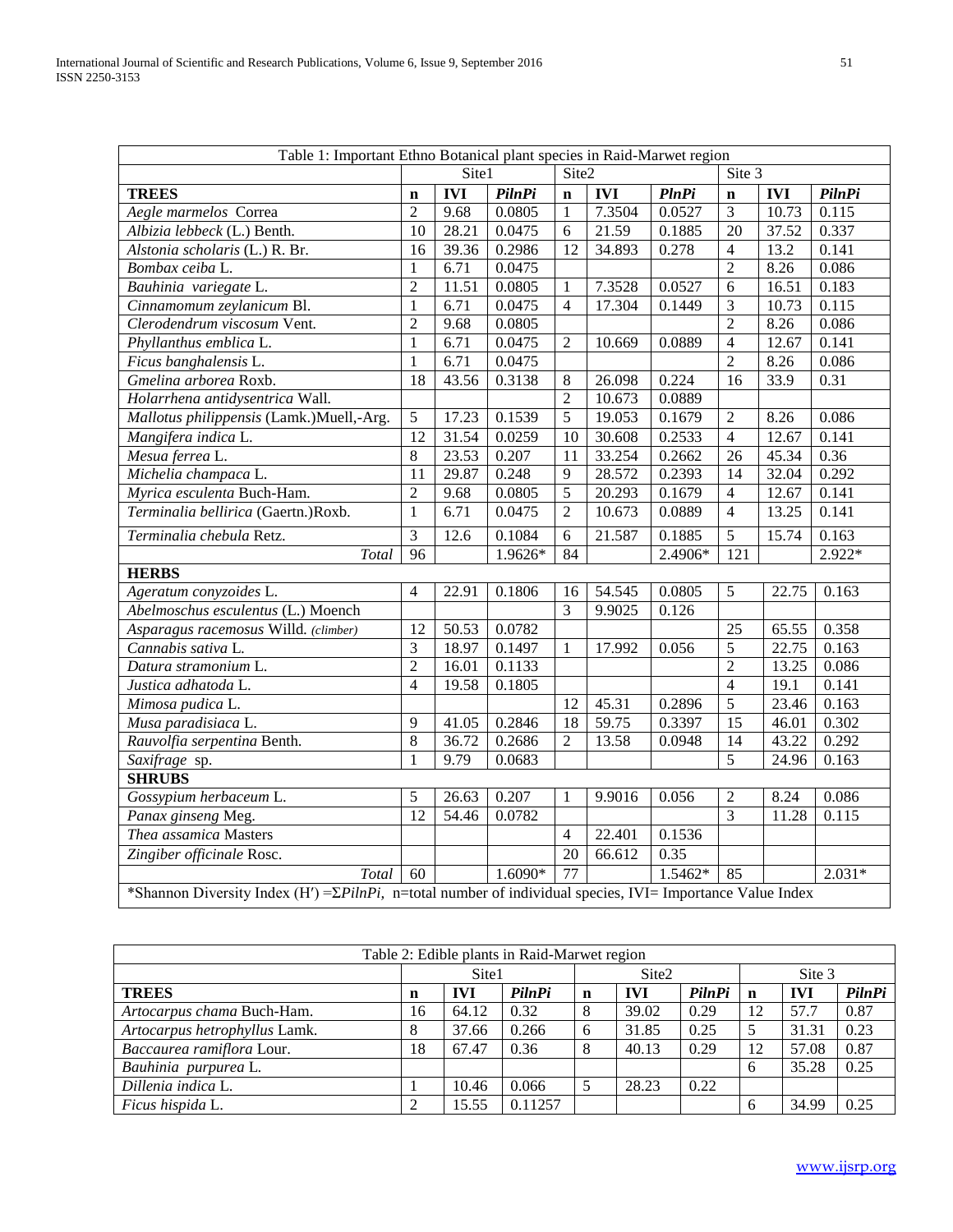International Journal of Scientific and Research Publications, Volume 6, Issue 9, September 2016 52 ISSN 2250-3153

| Gynocardia odorata R. Br.                                                                                           | 3                | 19.88      | 0.1478        | 8              | 38.74      | 0.29          | $\overline{2}$  | 17.33      | 0.13          |
|---------------------------------------------------------------------------------------------------------------------|------------------|------------|---------------|----------------|------------|---------------|-----------------|------------|---------------|
| Moringa olifera Lamk.                                                                                               |                  |            |               | $\overline{4}$ | 25.65      | 0.20          |                 |            |               |
| Myricae sculenta Buch-Ham.                                                                                          | $\tau$           | 34.36      | 0.2487        | $\overline{3}$ | 20.63      | 0.16          | 5               | 31.31      | 0.23          |
| Phyllanthus emblica L.                                                                                              |                  |            |               | $\overline{2}$ | 15.61      | 0.12          | $\mathbf{1}$    | 12.18      | 0.22          |
| Phyllanthus acidus (L.) Skeels.                                                                                     | $\mathfrak{2}$   | 15.55      | 0.11257       | $\overline{4}$ | 24.24      | 0.20          | 3               | 19.88      | 0.10          |
| Pyrus communis L.                                                                                                   | $\overline{2}$   | 17.48      | 0.11257       | $\overline{2}$ | 15.61      | 0.12          |                 |            |               |
| Rhodenderon arboretum Sm.                                                                                           | $\overline{2}$   | 17.48      | 0.11257       | $\overline{3}$ | 20.27      | 0.16          |                 |            |               |
| Total                                                                                                               | $\overline{61}$  |            | 1.86*         | 53             |            | $2.29*$       | 52              |            | $3.13*$       |
| <b>HERBS/ SHRUBS CLIMBERS</b>                                                                                       | $\mathbf n$      | <b>IVI</b> | <b>PilnPi</b> | $\mathbf n$    | <b>IVI</b> | <b>PilnPi</b> | $\mathbf n$     | <b>IVI</b> | <b>PilnPi</b> |
| Argyreia nervosa (Burm.f.) Bojer                                                                                    | $\overline{2}$   | 7.53       | 0.0597        |                |            |               | 6               | 13.86      | 0.14          |
| Cucurbita moschata Duch. & (Lam.) Desh. ex Poir                                                                     | $\overline{8}$   | 17.13      | 0.1632        | $\overline{2}$ | 9.652      | 0.08          | $\overline{6}$  | 13.85      | 0.14          |
| Hodgsonia macrocarpa (Bl.) Cogn.                                                                                    |                  |            |               |                |            |               | 1               | 4.79       | 0.19          |
| Luffa cylindrica (L.) M. Roem.                                                                                      | $\overline{2}$   | 7.53       | 0.0597        | 5              | 17.32      | 0.15          |                 |            |               |
| Luffa acutangula (L.) Roxb.                                                                                         |                  |            |               |                |            |               | $\mathbf{1}$    | 4.95       | 0.19          |
| Diplazium esculentum (Retz.) Sw.                                                                                    | $\overline{8}$   | 17.09      | 0.1614        | $\overline{4}$ | 14.93      | 0.13          | $\overline{2}$  | 6.88       | 0.06          |
| Coix lacryma-jobi L. [grass]                                                                                        | $\overline{12}$  | 21.59      | 0.2095        | 23             | 49.74      | 0.34          | $\overline{28}$ | 40.7       | 0.32          |
| Begonia josephi A. DC.                                                                                              | $\overline{5}$   | 12.03      | 0.1173        | 1              | 6.399      | 0.23          | 6               | 13.8       | 0.14          |
| Centella asiatica (L.) Urban                                                                                        | $\overline{19}$  | 30.53      | 0.2703        |                |            |               |                 |            |               |
| Elaeagnus caudata Schl. ex Msun.                                                                                    | $\overline{8}$   | 16.44      | 0.1614        | 5              | 16.96      | 0.15          | 16              | 27.34      | 0.24          |
| Fagopyrum dibotrys D. Don.                                                                                          | $\overline{3}$   | 8.67       | 0.0811        | 6              | 18.99      | 0.17          | $\overline{5}$  | 12.23      | 0.12          |
| Gomphogyne cassiformis Griff.                                                                                       | $\mathbf{1}$     | 4.55       | 0.1878        | 6              | 19.70      | 0.17          | $\overline{4}$  | 10.59      | 0.10          |
| Ixeris gracilis (Dc.) Stabbins                                                                                      |                  |            |               |                |            |               | $\overline{4}$  | 10.59      | 0.10          |
| Oxalis corniculata L.                                                                                               | $\mathbf{2}$     | 6.82       | 0.0597        | 6              | 18.99      | 0.17          |                 |            |               |
| Piper diffusum Vahl.                                                                                                | $\overline{c}$   | 6.82       | 0.0597        |                |            |               | $\overline{3}$  | 8.966      | 0.08          |
| Persicaria chinensis Linn.                                                                                          | $\overline{c}$   | 5.53       | 0.0597        | 4              | 14.94      | 0.13          | 8               | 16.67      | 0.17          |
| Persicari amuricatum H.K.F.                                                                                         | $\overline{4}$   | 10.56      | 0.1001        | 6              | 18.99      | 0.17          | 1               | 15.81      | 0.19          |
| Persicaria nepalensis Meisn.                                                                                        | 6                | 13.92      | 0.1353        | $\overline{2}$ | 9.66       | 0.08          | $\overline{5}$  | 13.12      | 0.12          |
| Persicaria orientale Linn.                                                                                          | $\mathbf{1}$     | 4.55       | 0.1878        |                |            |               |                 |            |               |
| Solanum xanthocarpum Schrad. & Wendl.                                                                               |                  |            |               |                |            |               | 1               | 4.956      | 0.19          |
| Taxus baccata Linn.                                                                                                 | $\overline{8}$   | 16.43      | 0.1632        | 14             | 33.838     | 0.27          | 12              | 22.3       | 0.21          |
| Zanthoxylum khasianum Hook. f.                                                                                      | $\overline{4}$   | 10.56      | 0.1001        | $\mathbf{1}$   | 6.3967     | 0.23          | $\overline{5}$  | 12.45      | 0.12          |
| Calamus erectus Roxb.                                                                                               | 24               | 35.50      | 0.3012        | 16             | 37.118     | 0.29          |                 |            |               |
| Croton tiglium L.                                                                                                   | $\overline{15}$  | 25.28      | 0.2378        |                |            |               | 16              | 27.34      | 0.24          |
| Flemingia vestita Benth.                                                                                            | $\mathbf{1}$     | 4.55       | 0.1878        |                |            |               | $\overline{2}$  | 6.88       | 0.06          |
| Gaultheria fragrantissima Wall                                                                                      | $\overline{2}$   | 6.82       | 0.0597        | 1              | 6.3967     | 0.23          | $\overline{5}$  | 12.23      | 0.12          |
| Oxyspora paniculata (D.Don)Dc.                                                                                      | $\overline{2}$   | 7.53       | 0.0597        |                |            |               |                 |            |               |
| Total                                                                                                               | $\overline{141}$ |            | $3.183*$      | 102            |            | $2.95*$       | 137             |            | $3.26*$       |
| *Shannon Diversity Index (H') = $\Sigma$ PilnPi, n=total number of individual species, IVI = Importance Value Index |                  |            |               |                |            |               |                 |            |               |

| Table 3: Fodder plants species in Raid-Marwet region |    |        |               |                |            |               |             |            |           |  |  |
|------------------------------------------------------|----|--------|---------------|----------------|------------|---------------|-------------|------------|-----------|--|--|
|                                                      |    | Site1  |               |                | Site2      |               | Site 3      |            |           |  |  |
| <b>TREES</b>                                         | n  | IVI    | <b>PilnPi</b> | n              | <b>IVI</b> | PilnPi        | n           | IVI        | PilnPi    |  |  |
| Aquilaria malaccensis Lamk.                          |    |        |               | 8              | 89.053     | 0.3646        | 12          | 91.84      | 0.36785   |  |  |
| Maesa indica (Roxb.) DC.                             | 5  | 76.37  | 0.8896        |                |            |               | 8           | 69.62      | 0.34353   |  |  |
| Mangifera sylvatica Roxb.                            |    | 43.28  | 0.2236        | $\overline{4}$ | 54.872     | 0.2932        |             | 51.08      | 0.2859    |  |  |
| Shorea robusta C. F. Gaertn.                         | 2  | 43.71  | 0.2236        | 8              | 91.579     | 0.3646        | 6           | 58.66      | 0.30995   |  |  |
| Tectona grandis L.f.                                 | 12 | 136.63 | 0.3199        | 5              | 64.514     | 0.3219        |             | 28.80      | 0.16991   |  |  |
| Total                                                | 21 |        | $1.6567*$     | 25             |            | $1.344*$      | 33          |            | $1.4771*$ |  |  |
| <b>HERBS/SHRUBS/ CLIMBERS</b>                        | n  | IVI    | <b>PilnPi</b> | n              | <b>IVI</b> | <b>PilnPi</b> | $\mathbf n$ | <b>IVI</b> | PilnPi    |  |  |
| Bauhinias acuminate L.                               | 10 | 22.42  | 0.1926        | 9              | 30.749     | 0.2141        | 10          | 15.78      | 0.1431    |  |  |
| Chromolaena odorata (L.) K. & R.                     | 19 | 34.92  | 0.2752        | 25             | 60.135     | 0.3446        |             | 12.51      | 0.1118    |  |  |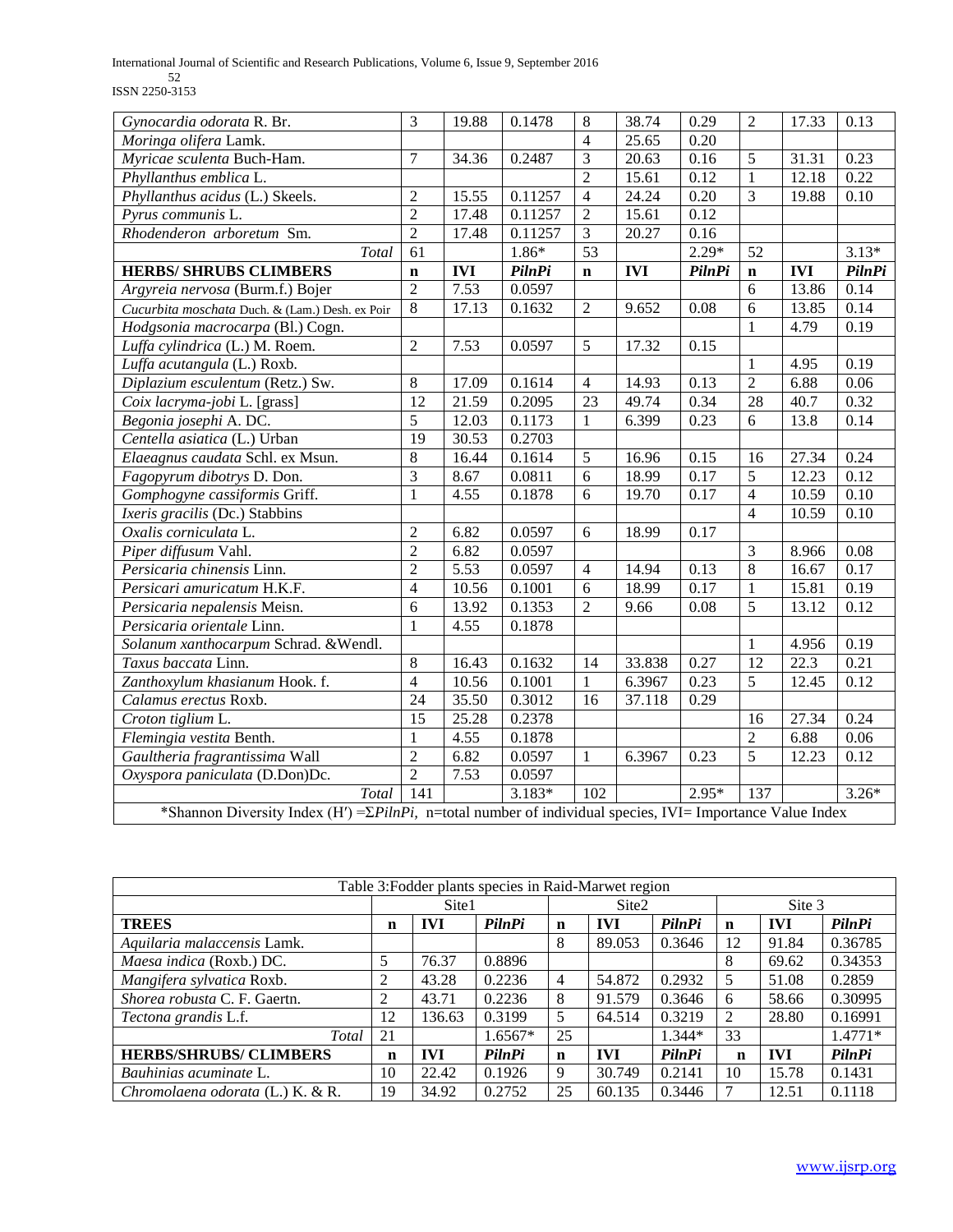International Journal of Scientific and Research Publications, Volume 6, Issue 9, September 2016 53 ISSN 2250-3153

| Selaginella kraussiana                    | 9              | 20.51      | 0.1794        |                 |            |               |                 |            |               |
|-------------------------------------------|----------------|------------|---------------|-----------------|------------|---------------|-----------------|------------|---------------|
| Angiopteris evecta G.Forst.               | 8              | 19.06      | 0.1669        | 12              | 36.468     | 0.2517        | 16              | 21.71      | 0.1939        |
| Lygodium japonicum Thunb.                 | 9              | 20.49      | 0.1794        |                 |            |               | 18              | 23.77      | 0.2082        |
| Lygodium microphyllum (Cav.)R. Br.        | 6              | 15.71      | 0.1374        | 6               | 23.274     | 0.1666        |                 |            |               |
| Polypodium sp.                            | 8              | 19.09      | 0.1669        |                 |            |               | 19              | 24.55      | 0.215         |
| Carex baccans Nees.                       | 11             | 23.39      | 0.20357       |                 |            |               | 14              | 20.06      | 0.1784        |
| Blechnum orientale L.                     | 18             | 33.02      | 0.2673        |                 |            |               | $\overline{15}$ | 21.23      | 0.1863        |
| Adiantum caudatum Linn.                   |                |            |               | 15              | 42.187     | 0.2819        | 23              | 28.09      | 0.2397        |
| Croton tiglium L.                         |                |            |               | 11              | 34.344     | 0.24          | $\overline{15}$ | 21.23      | 0.1863        |
| Datura stramonium L.                      | 1              | 5.44       | 0.0347        |                 |            |               | 4               | 8.85       | 0.0743        |
| Floscopa scandens Lour.                   |                |            |               | 15              | 42.699     | 0.2819        | 11              | 16.72      | 0.1526        |
| Galinsoga parviflora Cav.                 | 9              | 21.11      | 0.1794        |                 |            |               | 18              | 23.20      | 0.2082        |
| Pogostemon benghalensis (Burm.f)O. Kuntze | 12             | 25.77      | 0.2138        |                 |            |               | 16              | 21.54      | 0.1939        |
| Pouzolzia indica (L.) G. Benn.            | 9              | 20.49      | 0.1794        |                 |            |               | 12              | 17.95      | 0.1615        |
| Stemona tuberosa Lour.                    | $\overline{7}$ | 18.53      | 0.1517        | $\mathbf{Q}$    | 30.118     | 0.2141        | 16              | 21.54      | 0.1939        |
|                                           |                |            |               |                 |            |               |                 |            |               |
| <b>Total</b>                              | 136            |            | 2.5276*       | 102             |            | 1.995*        | 214             |            | $2.647*$      |
| <b>GRASS</b>                              | $\mathbf n$    | <b>IVI</b> | <b>PilnPi</b> | $\mathbf n$     | <b>IVI</b> | <b>PilnPi</b> | $\mathbf n$     | <b>IVI</b> | <b>PilnPi</b> |
| Bambusa sp.                               | 18             | 28.91      | 0.31          | 11              | 31.449     | 0.2179        | 14              | 19.68      | 0.1844        |
| Cynodon dactylon (L.) Pers.               | 22             | 60.04      | 0.334         | 15              | 35.957     | 0.2588        | 25              | 36.88      | 0.278         |
| Cyperus rotundus Linn.                    | 15             | 46.18      | 0.286         | 8               | 24.777     | 0.1795        | 22              | 31.71      | 0.2408        |
| Hydrocotyle japonica Makino               |                |            |               | 15              | 37.738     | 0.2588        | 33              | 41.67      | 0.2953        |
| Imperata cylindrica L.                    | 15             | 48.60      | 0.286         | 12              | 32.617     | 0.2292        | 24              | 33.41      | 0.2524        |
| Melocanna baccifera (Roxb.) Kurz          |                |            |               | $\overline{13}$ | 32.763     | 0.2396        | $\overline{12}$ | 21.39      | 0.1672        |
| Panicum maximum Jacq.                     | 20             | 61.22      | 0.3231        | 21              | 45.54      | 0.3039        | $\overline{33}$ | 41.67      | 0.2953        |
| Phragmites karka (Retz.) Trin. Ex Steud.  |                |            |               | $\overline{12}$ | 31.166     | 0.2292        | 16              | 26.06      | 0.2002        |
| Merremia vitifolia Burm.f                 |                |            |               | 8               | 23.86      | 0.1795        | 9               | 19.63      | 0.1381        |
| Piper nigrum L.                           | 9              | 40.89      | 0.218         | 6               | 19.303     | 0.1489        | 15              | 26.35      | 0.1925        |
| Total                                     | 99             |            | $1.757*$      | 121             |            | $2.245*$      | 203             |            | $2.244*$      |

| Table 4: Important construction material in Raid-Marwet region |                                                                                                                     |            |         |             |                   |               |               |            |         |  |  |  |
|----------------------------------------------------------------|---------------------------------------------------------------------------------------------------------------------|------------|---------|-------------|-------------------|---------------|---------------|------------|---------|--|--|--|
|                                                                | Site1                                                                                                               |            |         |             | Site <sub>2</sub> |               | Site 3        |            |         |  |  |  |
| <b>TREES</b>                                                   | n                                                                                                                   | <b>IVI</b> | PilnPi  | $\mathbf n$ | <b>IVI</b>        | <b>PilnPi</b> | n             | <b>IVI</b> | PilnPi  |  |  |  |
| Artocarpus heterophyllus Lamk                                  | 18                                                                                                                  | 44.42      | 0.31    | 9           | 45.57             | 0.30          | 12            | 30.27      | 0.23    |  |  |  |
| Chukrasia tabularis A.Juss                                     | 7                                                                                                                   | 23.47      | 0.19    | 2           | 24.53             | 0.12          | 5             | 17.55      | 0.13    |  |  |  |
| Dipterocarpus retusus Bl.                                      | 6                                                                                                                   | 29.29      | 0.17    | 9           | 46.35             | 0.30          | 8             | 23.32      | 0.18    |  |  |  |
| Duabanga grandiflora (Roxb. Ex DC.)Walp.                       | 5                                                                                                                   | 18.92      | 0.15    | 2           | 17.24             | 0.12          | 6             | 20.12      | 0.15    |  |  |  |
| Gmelina arborea Roxb.                                          | 18                                                                                                                  | 44.68      | 0.31    | 8           | 41.90             | 0.28          | 16            | 36.60      | 0.27    |  |  |  |
| Mesua ferrea L.                                                | 8                                                                                                                   | 25.62      | 0.20    | 11          | 52.49             | 0.32          | 26            | 51.58      | 0.33    |  |  |  |
| Michelia champaca L.                                           | 11                                                                                                                  | 31.65      | 0.24    | 9           | 45.41             | 0.30          | 14            | 33.24      | 0.25    |  |  |  |
| Phoebe goalparenis Hutch.                                      | 6                                                                                                                   | 21.35      | 0.17    | 4           | 26.50             | 0.19          | 8             | 23.34      | 0.18    |  |  |  |
| Shorea assamica Dyer                                           | 16                                                                                                                  | 40.99      | 0.29    |             |                   |               | 19            | 41.28      | 0.29    |  |  |  |
| Terminalia myricarpa Heurck et Muell                           | 5                                                                                                                   | 19.61      | 0.15    |             |                   |               | $\mathcal{I}$ | 22.69      | 0.16    |  |  |  |
| Total                                                          | 100                                                                                                                 |            | $2.18*$ | 54          |                   | $1.94*$       | 121           |            | $2.17*$ |  |  |  |
|                                                                | *Shannon Diversity Index (H') = $\Sigma$ PilnPi, n=total number of individual species, IVI = Importance Value Index |            |         |             |                   |               |               |            |         |  |  |  |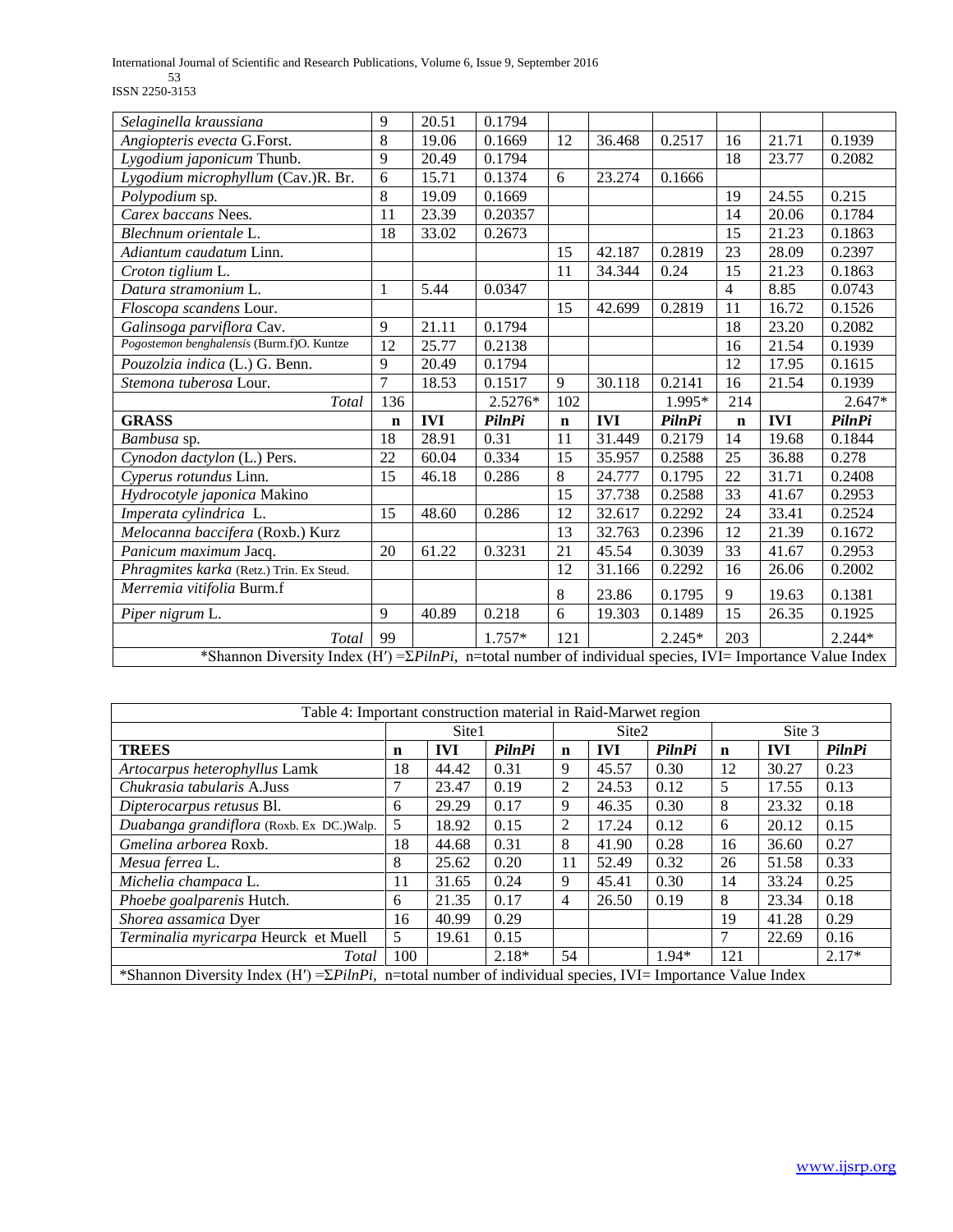International Journal of Scientific and Research Publications, Volume 6, Issue 9, September 2016 54 ISSN 2250-3153

| Table 5: Important Fuel-wood species in Raid-Marwet region                                                          |     |            |          |                |            |         |        |            |         |  |
|---------------------------------------------------------------------------------------------------------------------|-----|------------|----------|----------------|------------|---------|--------|------------|---------|--|
|                                                                                                                     |     | Site1      |          |                | Site2      |         | Site 3 |            |         |  |
| <b>SPECIES</b>                                                                                                      | n   | <b>IVI</b> | PilnPi   | $\mathbf n$    | <b>IVI</b> | PilnPi  | n      | <b>IVI</b> | PilnPi  |  |
| Albizia lebbeck (L.) Benth.                                                                                         | 10  | 22.9102    | 0.1936   | 6              | 20.22      | 0.18    | 20     | 31.20      | 0.26    |  |
| Amoora wallichii King                                                                                               | 6   | 16.746     | 0.1391   | 3              | 13.04      | 0.11    | 4      | 11.14      | 0.09    |  |
| Artocarpus heterophyllus Lamk                                                                                       | 18  | 34.1377    | 0.2696   | 9              | 27.16      | 0.23    | 12     | 22.37      | 0.19    |  |
| Chukrasia tabularis A. Juss                                                                                         | 7   | 19.5035    | 0.1541   | $\overline{2}$ | 10.42      | 0.08    | 5      | 13.13      | 0.10    |  |
| Dipterocarpus retusus Bl.                                                                                           | 6   | 16.2908    | 0.1391   | 9              | 27.81      | 0.23    | 8      | 16.75      | 0.15    |  |
| Dipterocarpus turbinatus Gaertn                                                                                     |     |            |          | 5              | 19.37      | 0.16    | 12     | 22.37      | 0.19    |  |
| Gmelina arborea Roxb.                                                                                               | 18  | 34.6564    | 0.2696   | 8              | 25.13      | 0.21    | 16     | 35.09      | 0.23    |  |
| Mesua ferrea L.                                                                                                     | 8   | 21.2236    | 0.1682   | 11             | 32.17      | 0.05    | 26     | 37.22      | 0.29    |  |
| Michelia champaca L.                                                                                                | 11  | 23.2855    | 0.2052   | 9              | 22.29      | 0.23    | 14     | 26.19      | 0.21    |  |
| Phoebe goalparensis Hutch.                                                                                          | 6   | 16.746     | 0.1391   | 4              | 16.39      | 0.14    | 8      | 18.59      | 0.15    |  |
| <i>Pinus insularis</i> Endl.                                                                                        | 6   | 16.2908    | 0.1391   | 9              | 20.17      | 0.23    | 17     | 27.69      | 0.23    |  |
| Quercus floribunda Rehder                                                                                           | 8   | 19.6654    | 0.1682   | $\overline{2}$ | 10.42      | 0.08    |        |            |         |  |
| Schima wallachii(D.C.)Kuntz                                                                                         | 25  | 43.8427    | 0.3133   | 16             | 41.49      | 0.30    | 15     | 25.37      | 0.29    |  |
| Terminalia myricarpa Heurck et Muell                                                                                | 5   | 14.7013    | 0.1227   |                |            |         | 7      | 12.90      | 0.13    |  |
| Total                                                                                                               | 134 |            | $2.421*$ | 93             |            | $2.22*$ | 164    |            | $2.51*$ |  |
| *Shannon Diversity Index (H') = $\Sigma$ PilnPi, n=total number of individual species, IVI = Importance Value Index |     |            |          |                |            |         |        |            |         |  |

## IV.CONCLUSION

From the foregoing study, it is evident that in the Raid Marwet area, Pristine site (i.e. Site 3) is in a better state as compared to Site 1 and Site 2. The average Shannon-Wiener Index of Diversity (H′) among the three different sites, were 2.488 (Control site3), 2.128 (Site 1), and 2.113 (Site2), indicating that Nongthamai Garo community forest (control site3) has higher importance and diversity values in comparison to the Site 1 and Site2. Anthropogenic pressure (hill cutting and shifting cultivation) in S1 and S2 respectively is affecting the diversity of the NTFPs, which is having impact in livelihood of the indigenous community. There is abundant evidence that ecosystem people settled for long in a locality and in full control of their own resources base, exhibits a number of cultural practices that promotes sustainable use of biological resources and conservation of biodiversity (Gadgil & Berkes 1991, Gadgil et al 1993). In West Bangal, it has been reported that NTFPs, including fuel and fodder contribute to 22% cash income of the village households living in the forest fringe areas (Malhotra et al 1991). In this study there are numerous big and small cattle farms in the fringe area of the region, which are dependent directly on the forest for animal fodder and fuel-wood. Similar auditing can be done in the study area that would help in restoring the health of the ecosystem of the area. Thus, it may be concluded that the diversity of NTFPs resources can be used as a measure for sustainable management of the forest by involving and allowing the local community to utilize the NTFPs rather than involving in large scale timber harvesting or conversion of existing forest land into other land use forms.

## **REFERENCES**

[1] Arnold JEM & Perez MR. 2001. Can non-timber forest products match tropical forest conservation and development objectives? *Ecol. Econ.* 39: 437-447.

- [2] Balick MJ & Mendelsohn R.1992.Assessing the economic value of traditional medicine from tropical rain forest. *Conservation Biology* 6. Pp. 128-130.
- [3] Barbour MG, Burk JH, Pitts WD, Gilliam FS & Schwartz MW. 1999. *Terrestrial Plant Ecology*. Pp 512-519 in 3rd Edition. Addison Wesely Longman Inc., Menlo Park, California.
- [4] Bhatt BP & Sachan MS. 2004. Firewood consumption pattern of different tribal communities in Northeast India *Energy Policy*, 32(1): 1-6*.*
- [5] Davidson-Hunt I, Duchesne L, & Zasada J. 1999. Nontimber Forest Products: Local Livelihoods and Integrated Forest Management. In: Forest communities in the 3rd Millennium: Linking research, business and policy toward a sustainable non-timber forest product sector. Pp. 1-12 in (Davidson-Hunt, I., Duchesne, L. and Zasada, J., eds.). Proceedings from a meeting held in Kenora, Ontario, 1-4 October 1999. United States Department of Agriculture, Forest Service, North Central Research Station.
- [6] EFAP 1994. The challenge for development Vol. II: Final Draft Consultant Report. Ministry of Natural Resource Development and Environmental Protection. Addis Ababa, Ethiopia.
- [7] Gadgil M & Berkes F. 1991. Traditional Resources Management System. Resource Management and optimization 18: 127-141.